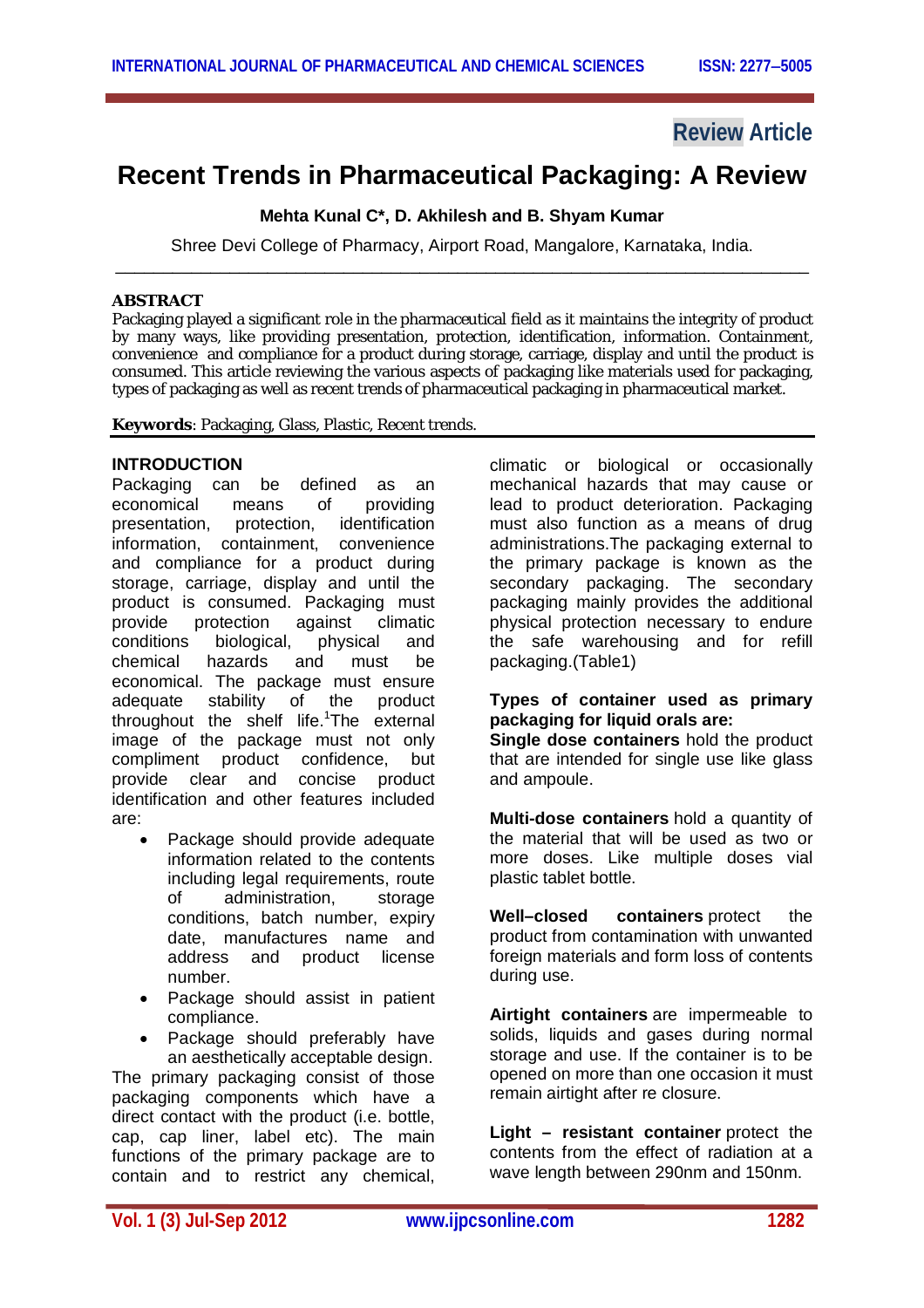#### **For solid dosage forms**

**Tamper – evident containers** are closed containers fitted with a device that irreversibly indicates if the container has been opened.

**Strip packages** have at least one sealed pocket of material with each pocket containing a single dose of the product. The package is made of two layers of film or laminate material. The nature and level of protection which is required by the contained product will affect the composition of these layers.

**Blister packages** are composed of a base layer, with cavities called blisters which contain the pharmaceutical product. and a lid. This lid is sealed to the base layer by heat, pressure or both. They are more rigid than strip packages and are not used for powders or semi-solids. In tropical areas blister packages with an additional aluminium membrane is used which provide greater protection against high humidity.

**Child Resistant Containers,** commonly referred to as CRC's, are designed to prevent the child accessing the potentially hazardous product.<sup>2</sup>

**Containers for semisolid and pressurized products:** Semi solid dosage forms like ointments, creams etc. are packed in metallic collapsible tubes. Plastic containers are also used for the packaging of creams. Pressurized packages expel the product through a valve. The pressure exerted for the expulsion of the product is an important consideration while selecting the packaging for any products.

**Factor influencing the choice of package**:It is essential to have a survey about the market, the distribution system, manufacturing facilities and other considerations before selecting the packaging material.

**The product:**The physical and chemical characteristics of the drug entity, the excipients, the formulation, route of

deterioration of the product, type of patient (baby, child, teenager, adult, elderly, infants etc.) must be considered while dealing with the pharmaceutical product.

**The market:**The channel of sale should be considered, i.e. where, when, how and by whom it is to be used or administered (e.g. doctor, dentist, nurse, patients etc), whether for home trade and/ or export. The quantity per package and follow up sale must all be care fully considered during package design and selection.

**The distribution system:**The distribution system should be carefully monitored, e.g. conventional wholesale/ retail outlet or direct or selective outlets.

**Manufacturing facilities:**The stability of the manufacturing facilities should be considered due to new package, increased sale, improvements in Good Manufacturing Practice, revised product, new product etc.

## **Function of packaging**

**Protective function:** Protective function of packaging essentially involves<br>protecting the contents from the protecting the contents from the environment and vice versa. The inward protective function is intended to ensure full retention of the utility value of the packaged goods. In addition packaging must essentially be able to withstand the many different static and dynamic forces to which it is subjected during transport, handling and storage operations. The goods frequently also require protection from climatic conditions, such as temperature, humidity etc.

**Storage function:** The materials used for packaging should be stored properly so as to preserve the quality of the material both before packaging and once the package contents have been used.

**Loading and transport functions** Packaging should therefore be deigned to be easily handled and to permit spacesaving storage and stowage. The shape and strength of packages should be such that they may not only be stowed side by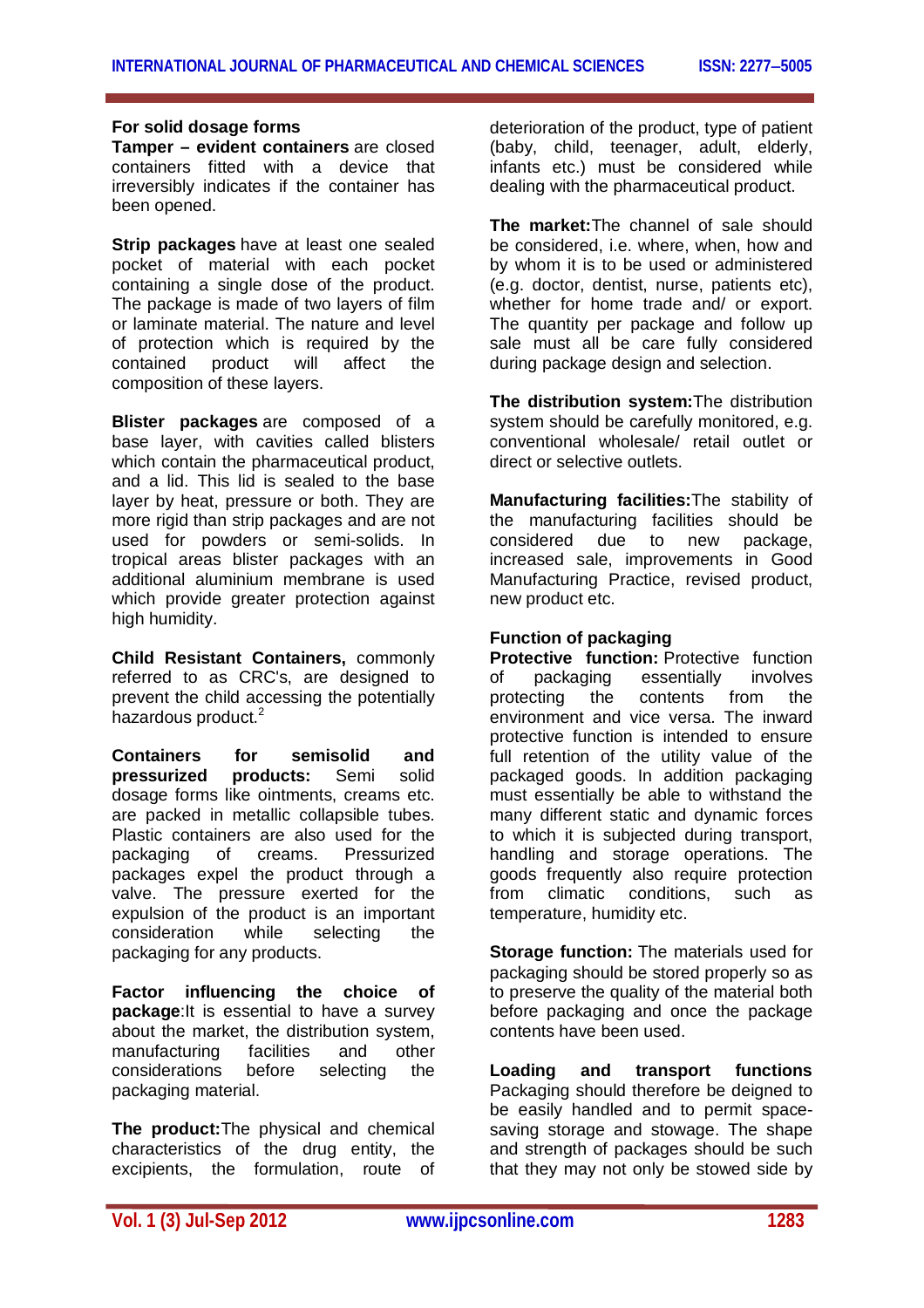side leaving virtually no voids but may also stowed safely one above the other.

#### **Properties of packaging materials**

**Mechanical Properties:**The materials used should possess sufficient mechanical strength to withstand while handling, filling, closing and processing. Typical care is needed during transport, storage and also at the time of usage by the consumer especially in case of glass containers.

#### **Physical properties**

- The packaging must have a suitable size, thus, rubber may presents problems if it perishes.
- The material must protect from light if necessary, that is, it must be ultraviolet absorbent.
- The container must not absorb substances from the products; e.g. absorption of water from creams in to cardboard box.

## **Chemical properties**

- The product should not react with the container or closure , as might happen if alkaline substances are placed in aluminium containers.
- The container or closure must not yield substances to the product; for example, alkali from glass, plasticizers from plastics etc.

#### **Biological properties**

The material of the container must be able to withstand attack by insects if this hazard is likely to be encountered. The packing should not support mould growth.

## **Hazards encountered by package Mechanical hazards**

**Shock or impact damage:**Damage due to shock is usually caused by rough handling, during transport etc. Cushioning can be provided and a warning label may be useful. Restriction of movement and more careful handling should be made.

#### **Compression**

Fragile items may be broken, or collapsible articles crushed by compression, the usual procedure then being to protect with a rigid outer package. Top pressure or loading can distort inside.

#### **Vibration**

Vibration consists of two variablesfrequency and amplitude. Considerable vibration may occur during transport, especially with exported items. Damage may be external, such as the 'scuffing' of labels, but some products may be affected like the cracking of emulsions, abrasion of tablets, or segregation of mixed powders.

**Environmental hazards:** Environmental conditions encountered by the package are likely to vary considerably, especially in articles for export to the tropical areas.

**Temperature:**Extreme conditions may cause deterioration, low temperatures leading to aqueous solutions freezing and, hence, to fracture of containers.

**Moisture:**Moisture as liquid or water vapour may cause physical changes (e.g. color fading, softening, hardening etc.) or chemical changes (hydrolysis, oxidation, effervescence etc.).

**Pressure:**Decrease in pressure, as in mountainous regions or during flight in non-pressurized transport aircraft, may cause thin containers to burst or strip packs to inflate.

**Biological hazards:**The packaging materials must be reasonably clean initially and when put together to form a finished package and restrict any further contamination as much as possible. In the case of sterile products the package and its closure must maintain a 100% effective seal against microbiological contaminants like bacteria, moulds and yeasts.

**Chemical Hazards:**The main risk of chemical hazard is due to interaction or in compatibility between the product and package. These may be associated with interaction or contamination, covering migration, absorption, adsorption, extraction, corrosion, etc.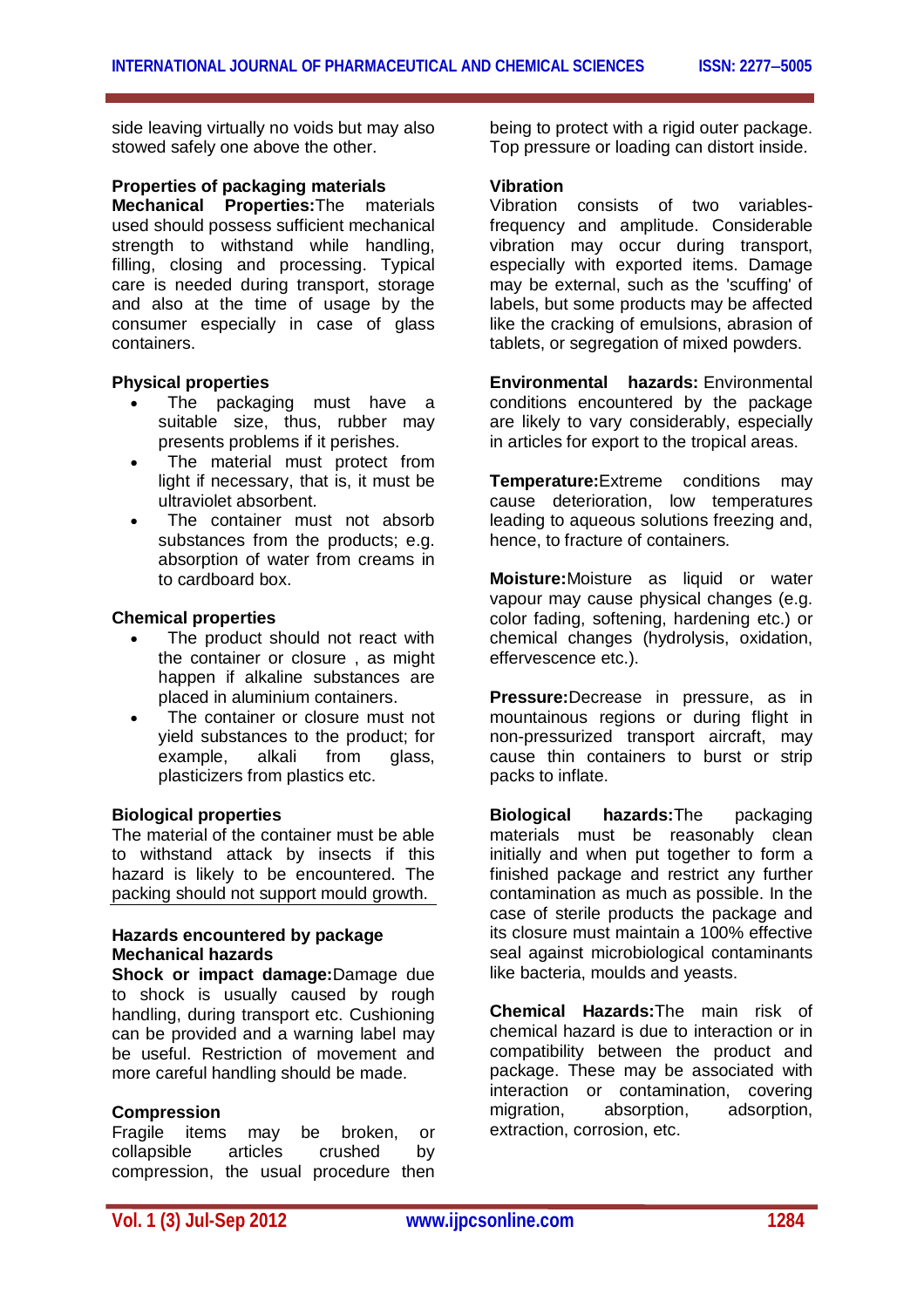#### **Packaging materials used in different formulations**

**Paper and board:**The use of paperboard materials remains a significant part of pharmaceutical packaging in spite of the facts that paper is rarely used on its own for a primary package. Cartons are used for a high percentage of pharmaceutical products for a number of reasons, increasing display area, providing better display of stock items and the collating of leaflets which would otherwise be difficult to attach to many containers. Cartons also provide physical protection especially to items such as metal collapsible tubes. Carton therefore tend to be a traditional of pharmaceutical packaging.

**Rubber based components:** Rubber components may be made from either natural or synthetic sources. Natural rubber has got good resealing. fragmentation and coring when compared to synthetic rubber; but is poor in respect to ageing and chances of moisture and gas permeation and the absorption of preservative systems is more. Most rubber formulation are relatively complex and may contain one or more of the vulcanizing agents, accelerators, fillers, activators, pigments, antioxidants, lubricants, softeners or waxes<sup>3</sup>.

**Tamper resistant packaging**:The requirement for tamper –resistant packaging is now one of the major consideration in the development of packaging for pharmaceutical products As defined by the FDA "a tamper –resistant package is one having an indicator or barrier to entry which, if breached or trussing ,can reasonably be expected to provide visible evidence to consumers that tampering has occurred tamper –resistant packaging may involve immediate – container /closure systems or secondary – container /carton systems or any combination thereof intended to provide a visual indication of package integrity when handled in a reasonable manner during manufacture ,distribution ,and retail display<sup>4</sup>.

The following package configuration have been identified by the FDA as examples of packaging systems that are capable of meeting the requirements of tamperresistant packaging as defined by FDA regulation

- 1. Filmwrappers
- 2. Blisterpackage
- 3. Strippackage
- 4. Bubblepack
- 5. Shrinksealandbands
- 6. Foilpaperorplasticpouches
- 7. Bottleseals
- 8. Tapeseals
- 9. Sealedtubes
- 10. Aerosolcontainers
- 11. Sealed cartoon

**Film wrapper:**Film wrapping has been used extensively over the years for products requiring package integrity or environmental protection. Film wrapping can be accomplished in several ways and varies in configuration with packaging equipment.

**Fin seal wrapper:**The seal are formed by crimping the film together and sealing together the two inside surface of the film, producing a "fin" seal Since the seals are formed by compressing the material between two heater bars rather than sealing against the package. When more consistent and greater sealing pressure is applied, better seal integrity can be accomplished .For this reason, fin sealing has primarily been used when protective packaging is critical . Since the surface of the heat seal dose not come in contact with the heated sealing bars on the packaging equipment, much more tenacious heat sealants such as polyethylene can be used.

**Shrink Wrapper:** Film over wrapping can also be accomplished with the use of a shrink wrapper .The shrink wrap concept involves the packaging of a product in a thermoplastic film that been stretched and oriented during its manufacture and that has the property of reverting back to its<br>un-stretched dimension once the un-stretched dimension once the molecular structure is "unfrozen " by the application of heat.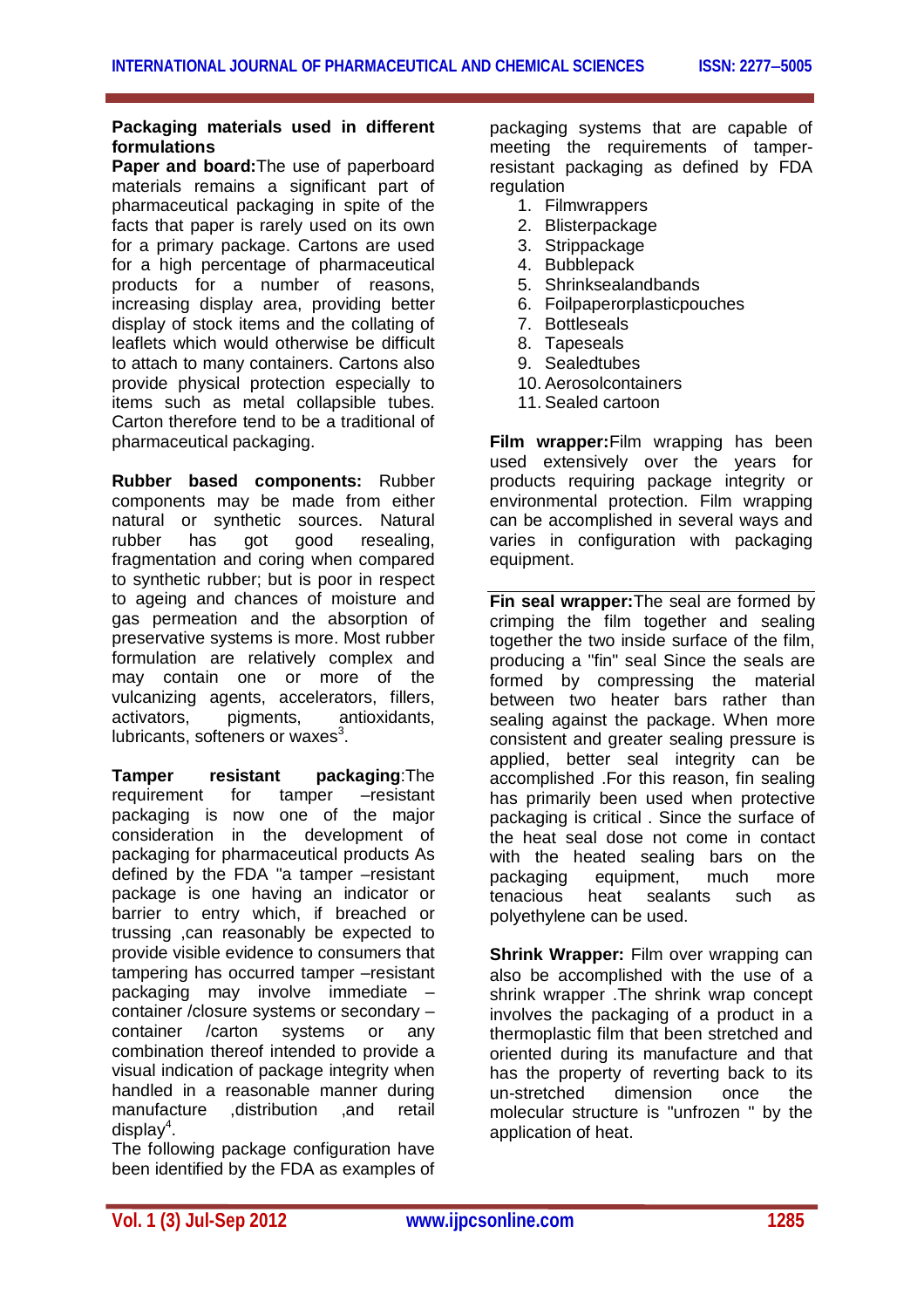**Blister Package:** This packaging mode has been used extensively for pharmaceutical packaging for several good reasons. It is a packaging configuration capable of providing excellent environmental protection, coupled with an esthetically pleasing and efficacious appearance.

**Strip Package:** A strip package is a form of unit dose packaging that is commonly used for the packaging of tablets and capsules. A strip package is formed by feeding two webs of a heat-sealable flexible film through either a heated crimping roller or a heated reciprocating plate. The product is dropped into the pocket formed prior to forming the final set of seals

**Bubble Pack:** The bubble pack can be made in several ways but is usually formed by sandwiching theproduct between a thermoform able, extensible, or heat-shrinkable plastic film and a rigid backing material.

**Shrink Banding:**The shrink band concept makes use of the heat-shrinking characteristics of a stretch-oriented<br>polymer. usually PVC. The heatpolymer, usually PVC. The heatshrinkable polymer is manufactured as an extruded, oriented tube in a diameter slightly larger than the cap and neck ring of the bottle to be sealed. The heatshrinkable material is supplied to the bottler as a printed, collapsed tube, either pre-cut to a specified length or in roll form for an automated operation.

**Foil Paper or Plastic Pouches:**The flexible pouch is a packaging concept capable of providing not only a package that is tamper-resistant, but also by the proper selection of material, a package with a high degree of environmental protection.A flexible pouch is usually formed during the product filling operation by either vertical or horizontal forming, fillingandsealing(f/f/s)equipment.

**Bottle Seals:** A bottle may be made tamper-resister by bonding an inner seal to the rim of the bottle in such a way that

access to the product can only be attained by irreparably destroying the seal. Various inner seal compositions may be used, but the structures most frequently encountered are glassine and foil laminations

**Tape Seals:** Tape sealing involves the application of a glued or pressuresensitive tape or label around or over the closure of the package, which must be destroyed to gain access to the packaged product. The paper used most often is a high-density lightweight paper with poor tear strength.<sup>4</sup>

**FDA regulation:** Food and Drug Administration evaluates a drug and the agency must be firmly convinced that the package for a specific drug will preserve the drug's efficacy as well its purity, identity, strength and quality for its entire shelf life. Under the provisions of the Food and Drug Administration Act , however, no specifications or standards for containers or container closures are provided.<sup>5</sup> Under the Act, it is the responsibility of the manufacturer to prove the safety of a packaging material and to get approval before using it for any pharmaceutical product. The Food and Drug Administration does not approve containers as such, but only the materials used in the container are approved. A list of substances considered "Generally Recognised As Safe" (GRAS) has been published by the FDA. In the opinion of the qualified experts they are safe under specified conditions, assuming they are of good commercial quality. A material that is not included under GRAS or prior sanction, and is intended to be used with food, must be tested by the manufacturer, and the data must be submitted to the FDA.<sup>5</sup>The specific FDA regulation states that "containers, closures and other component parts of drug packages, to be suitable for their intended use, must not be reactive, additive or absorptive to an extent that the identity, strength, quality or purity of the drug will be affected." The packaging material must be approved for such use, along with the drug, before going to the market. The drug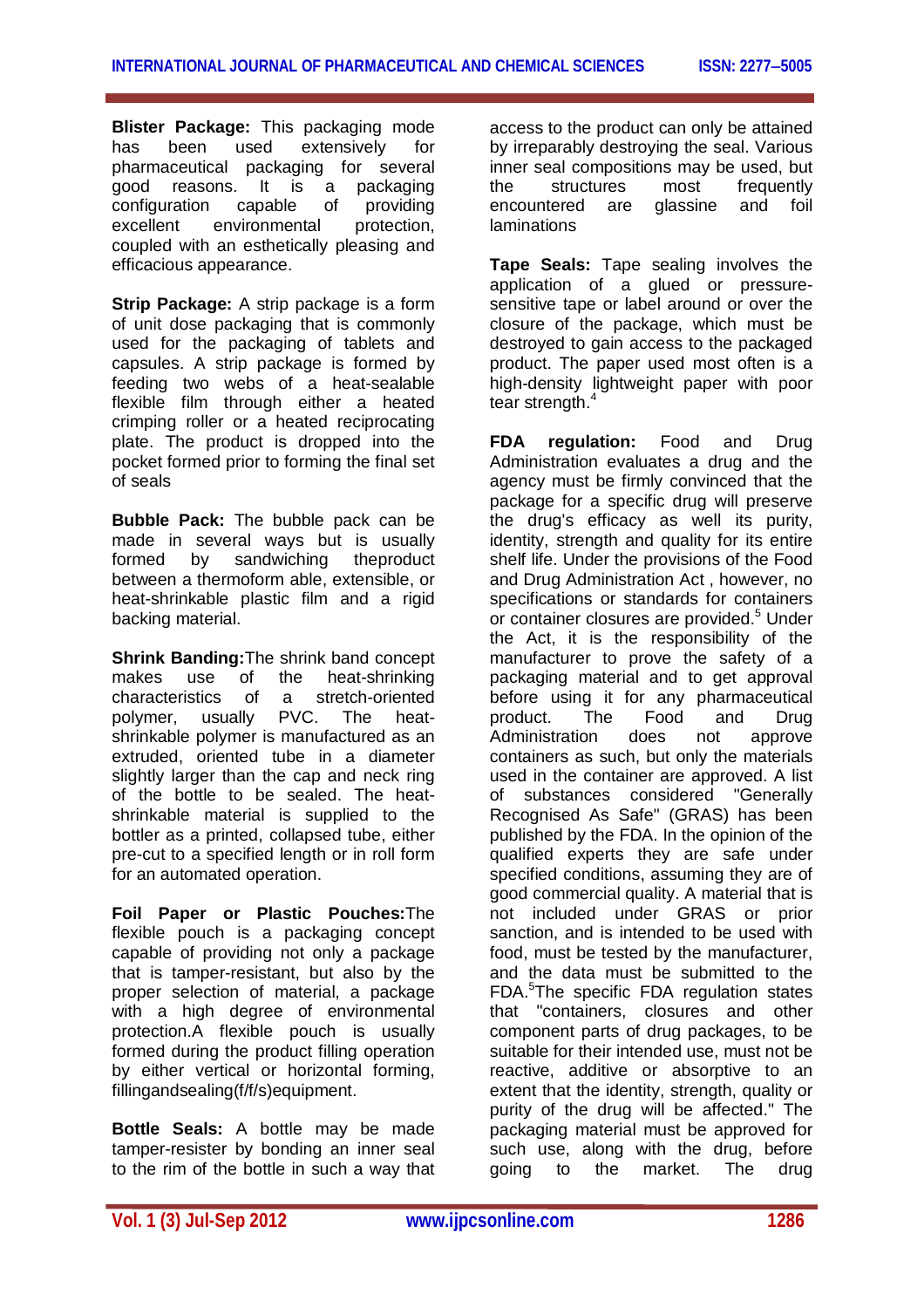manufacturer must include data on the container and package components in contact with the pharmaceutical product in its New Drug Application (NDA). If the FDA can determine that the drug is safe and effective, and that the package is suitable, it approves the drug and package. Once approved, however, the package may not be altered in any manner without prior FDA approval. In the case of plastics, most resin manufacturers maintain Master Files on their resins with the FDA. Upon request from the resin manufacturer, the FDA uses this file as a reference to support a New Drug Application that which a drug manufacturer files.<sup>6</sup>

## **RECENT TRENDS IN PHARMACEUTICAL PACKAGINGE IN INDUSTRY**

The pharmaceutical packaging market is constantly advancing and has experienced annual growth of at least five per cent per annum in the past few years. The market is now reckoned to be worth over \$20 billion a year. As with most other packaged goods pharmaceuticals need reliable and speedy packaging solutions that deliver a combination of product protection, quality, tamper evidence, patient comfort and security needs. Constant innovations in the pharmaceuticals themselves (such as prefilled syringes, blow fill seal vials, powder applications and others) also have a direct impact on the packaging.Traditionally, the majority of medicines (51%) have been taken orally by tablets or capsules, which are either packed in blister packs (very common in Europe and Asia) or fed into plastic pharmaceutical bottles (especially in the USA). Powders, pastilles and liquids also make up part of the oral medicine intake. However, other methods for taking medicines are now becoming more widely used. These include parenteral or intravenous (29%), inhalation (17%), and transdermal (3%) methods. Oral tablets themselves are also now available in a wide range of different shapes and sizes.These changes have made a big impact on the packaging industry and

there is an increasing need to provide tailored, individual packaging solutions, which guarantee the effectiveness of medicines. Due to degradation from environmental factors, such as light and humidity, there is often a direct link between packaging and a remedy's effectiveness.Packaging of oral medicines generally conforms to requirements for easy dispensing, child resistance but senior-friendliness, but packs must also be identifiable, functional and very often hermetically sealed. However, some innovations provide added benefits in one area but may not conform to the expected standards governing another. For instance, blister packs provide convenience and ensure hygiene. They are ideal for our fast-paced lifestyles and the need to take medication on the go and, as a result, there has been a large increase in their use. Indeed, blister packaging has provided the best worldwide growth among all pharmaceutical packaging products, with demand increasing 6.2 per cent annually to over \$4 billion in 2006.Advances in the packaging machines themselves has seen the incorporation of precise filling mechanisms, as the wrong dosage of a medicine could be life threatening. Gentle handling is also essential and packs should be hermetically sealed for higher product safety. A solution to achieve hermetically sealed packs for blister, blowfill-seal pouches, vials and other products is to overwrap them into a horizontal flow wrap. These flow wraps consist of a foil laminate that is able to increase the shelf life of the product as well as to ensure 100% tightness.Some packaging needs are not driven by the need for hygiene, safety or traceability. The increased focus on marketing of pharmaceutical products will become even more important in the future and will drive factors such as the need for flexibility in terms of various pack types and sizes. Other needs are simply driven by costs as pharmaceutical manufacturers face increased cost pressures throughout the entire production and packaging process. As a result, packaging machines have to become more efficient and user friendly, offering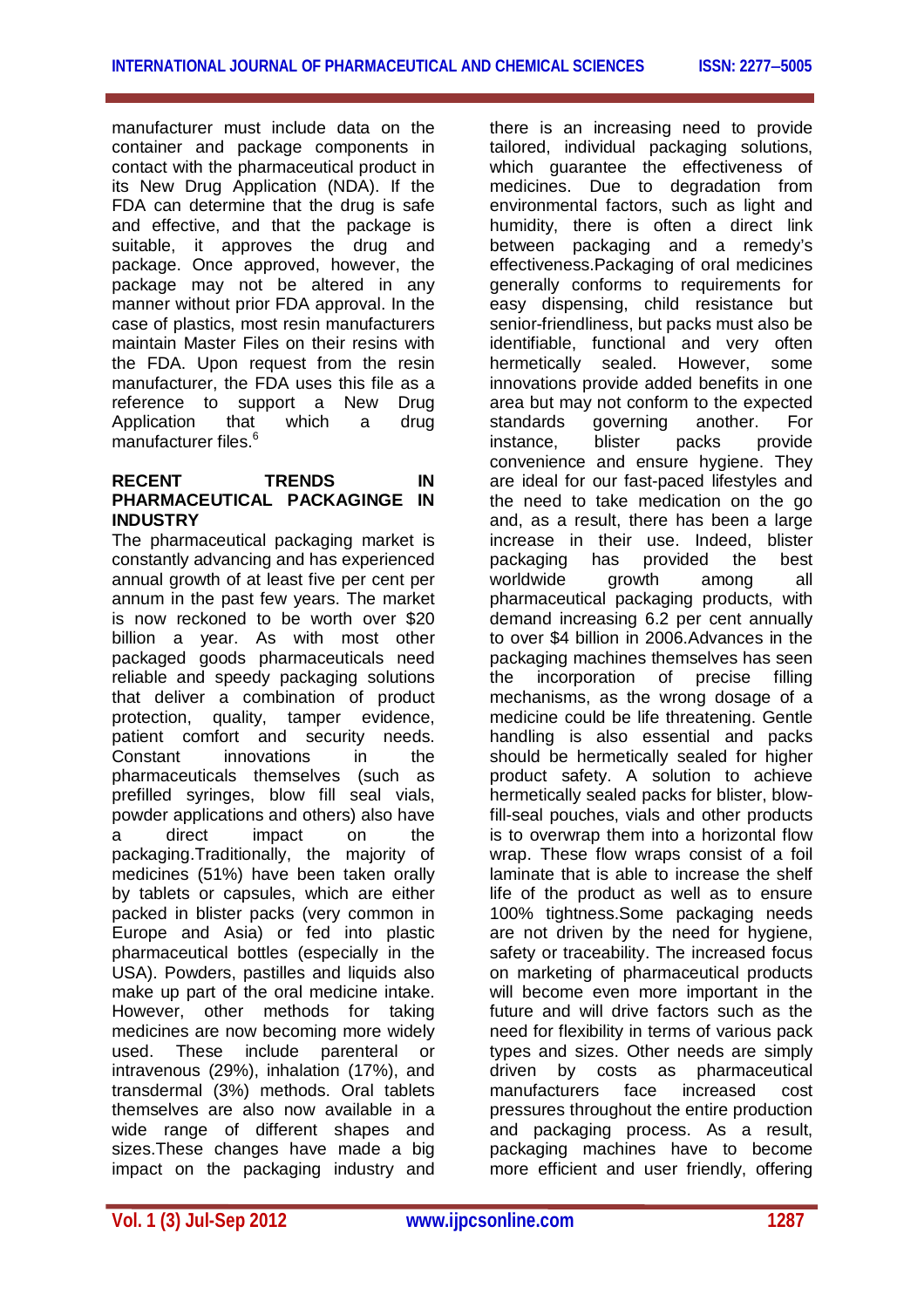flexibility, easy operation, robustness, intelligence and protection from interference. It is a challenge to cover all aspects at once.

The ongoing globalization trend with extended competitive landscape in the pharmaceutical industry will lead to smaller batch sizes. If existing packaging equipment is used, this will have a negative effect on productivity, as older machines are often not designed for quick changeovers and flexibility. New packaging lines will have to offer high flexibility while maintaining production levels. World demand for pharmaceutical packaging is forecast to rise 5.5 percent annually through 2015. The developed countries of Western Europe, the US and Japan will account for over 70 percent of the amount, although China will provide faster growth opportunities. India and Brazil will also evolve into fast-growing markets.This study analyses the \$47.2 billion world drug packaging industry. It presents historical demand data for the years 2000, 2005 and 2010, and forecasts for 2015 and 2020 by raw material (e.g., plastic resins, paper and paperboard, glass, aluminium foil), product group (e.g., primary containers, closures, labels, secondary containers, prescription containers, accessories), world region and for 14 countries<sup>7</sup>.Strong growth in emerging markets such as India and China has contributed to an increase in revenue optimism. The packaging sector in India is growing considerably and is expected to increase over the next two years, due to the high demand from industry sectors such as food and beverage and pharmaceutical packaging. Moreover, the global market recovery will aid growth expectations as it will result in increased demand for packaging machinery. Additionally, the top priorities for the global packaging industry in 2012 are 'improving operational efficiency', 'new products and services', and 'expand in current market'. Furthermore, a total of 28% of respondents from global packaging buyers, and 36% from suppliers, anticipate a minimum of 2% increase in their current workforce.According to a research report

from GBI's , the global pharma industry is currently witnessing rapid expansion with advances in manufacturing processes, technology innovation and integration, which are the main driving forces behind the growth of the pharma packaging industry, globally. The growth is likely to be high in emerging economies like India and China, primarily on account of increasing generics and contract manufacturing activities in these countries. The fastest growth in pharma packaging market is expected from prefillable syringes and parenteral vials, which will continue to expand as advances in biotechnology result in the introduction of new therapies that must be injected. The increasing demand for biologics will boost the demand for innovative product packaging solutions in the global pharma packaging market. Also, with more than \$120 billion worth of drugs going off-patent in the next five years, generic drug manufacturers will emerge as a major segment driving demand for pharma packaging.<sup>8</sup>

Nanotechnology, the science of very small materials, is poised to have a big impact in pharma packaging and will enable it to bring innovative and new generation packaging solutions to market. Increasing demand for drug delivery devices and blister packaging will also boost the growth of pharma packaging industry. The global market for nano-enabled packaging for blisters was \$941 million in 2008 and is expected to grow to \$2.10 billion by 2014.

To conclude, India pharma packaging industry has come a long way and is due for more growth. With globalisation many MNC's in the field are setting up their manufacturing bases in India and this will further revolutionise the pharma packaging market in India. Increasing availability of better quality technology and new packaging machines in the country are some of the reasons for this rapid growth. Also the tremendous rise in health awareness amongst people will continue to create more demand for hygienic, tamper resistant and use-and-throw packaging in the future.<sup>9</sup>

Global packaging industry is worth US\$ 424 billion and out of this Europe has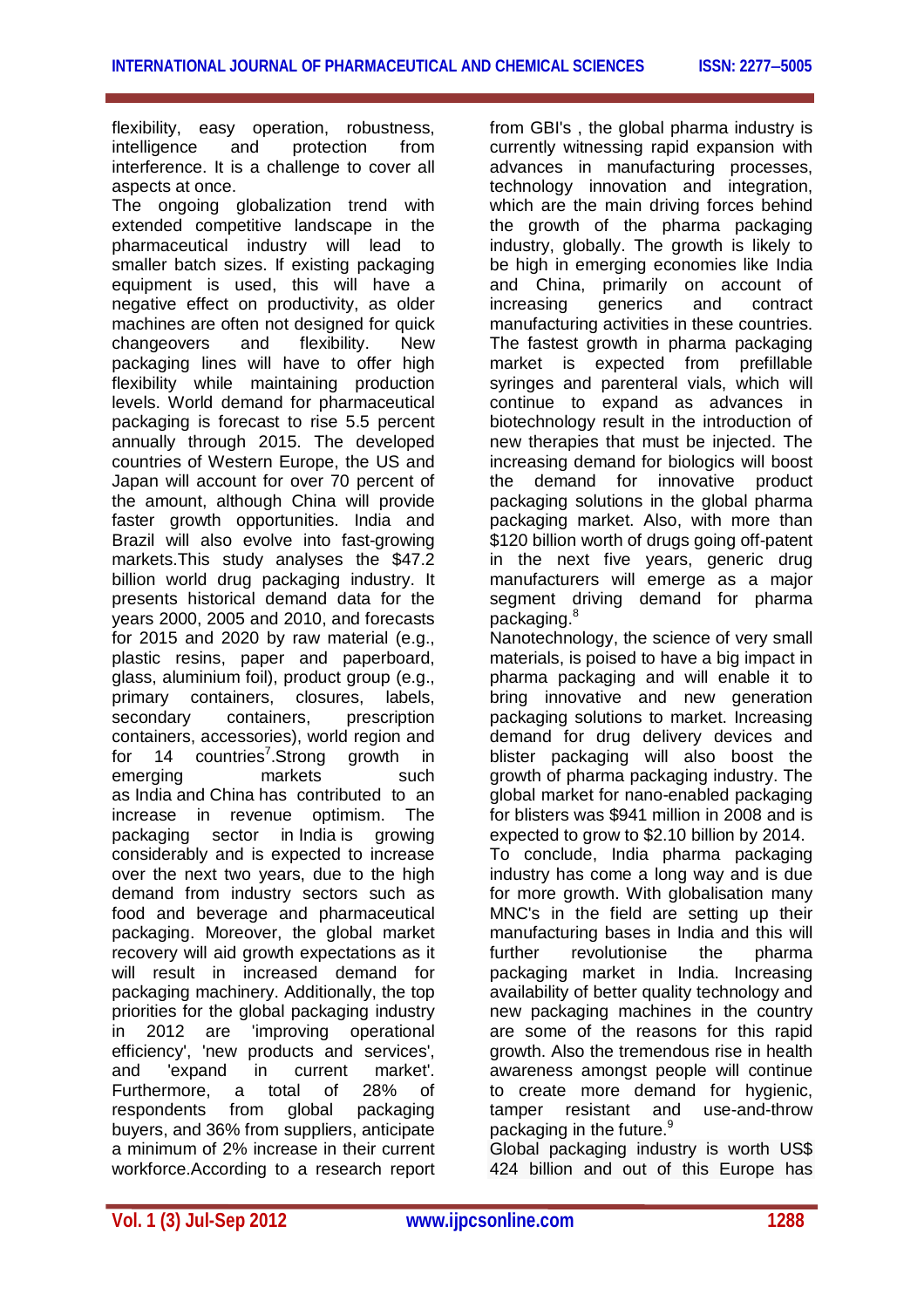US\$127 billion, Asia has US\$114 billion, North America has US\$ 118 billion, Latin America has US\$ 30 billion, and other countries have \$US 30 billion. In terms of global market percentage, Europe is 30%, North America is 28%, Latin America is 7%, Asia is 27% and other is 8% of global packaging industry.According to the materials used in packaging industry throughout the globe, paper shares the most, 36%, metal is 17%, plastic takes 34%, glass takes 10% and other occupies 3%.According to the type of packaged products, Beverages take 18%, food take 38%, pharmaceutical products take 5%, cosmetic products take 3% and other products take 36% of overall packaging industry. Global market value on food packaging is 161 US\$ billion, beverage packaging is 76 US\$ billion, Pharmaceutical packaging is 21 US\$ billion, cosmetic packaging is 13.3 US\$ billion and other is 153 US\$ billion.

## **Global market trends**

Report also reveals the trend of global packaging industry, which is as below:

2004:Total market value was 405 \$US billion(approx.),

2005:The total market value was 425 \$US billion(approx.)

2006:Total market value was 440 \$US billion(approx.)

2007: Total market value expected to reach 465 \$US billion (approx.) and in the year 2008, it may reach 480 \$US billion(approx.) and by the end of the year 2014 it may touch 585 \$US billion (approx.).Presently the average annual growth rate is nearly 3.5%, which is expected to touch US\$597Bn by 2014

Pharmaceutical Packaging Industry - 2011 Yearbook provides insights into the global pharma packaging market, with coverage of the market landscape, key market trends, market drivers and restraints. The report provides market forecasts for the global pharma packaging industry until 2017.

The geographical distribution of pharma packaging manufacturers across key geographies, such as the US, the top five countries in the European region, Japan and BRIC (Brazil, Russia, India and

China) countries have been provided. Key cost and developmental issues have also been addressed. The report also provides an indepth analysis of the competitive landscape, including the benchmarking of top companies, key trends on mergers and acquisitions, and licensing<br>agreements involving bharma agreements involving packaging.<sup>10</sup>(fig1)

The global pharma packaging market was valued at \$47.8 billion in 2010. The market is forecast to grow at a compound annual growth rate (CAGR) of 7.3 per cent from 2010–2017, to reach a value of \$78 billion by 2017. The global pharma industry is currently registering rapid expansion, with advances in manufacturing processes, and technology innovation and integration, which are the main factors behind the growth of the pharma packaging industry globally. This growth is expected to be highest in the emerging economies of India and China, primarily on account of increasing generics and contract manufacturing activities in these countries.(fig2)

The pharma packaging industry will continue to grow as drugs worth \$142 billion go offpatent in the next five years, expanding the generic market and the entire pharma packaging industry. The fastest growth in the pharma packaging market is expected to come from prefillable syringes and parenteral vials, which will continue to expand as advances in biotechnology lead to the introduction of new therapies that must be injected. The increasing demand for biologics will strengthen demand for innovative product packaging solutions in the global pharma packaging market. All these factors, along with the growing pharma industry, will continue to drive demand for packaging. However, the packaging industry will have to overcome challenges, such as the availability and price volatility of raw materials and changing health regulations, in order to meet increasing demand from the growing pharma industry.<sup>11</sup>

## **CONCLUSION**

The study is intended to benefit existing manufacturers of pharmaceuticals who seek to expand market opportunities. It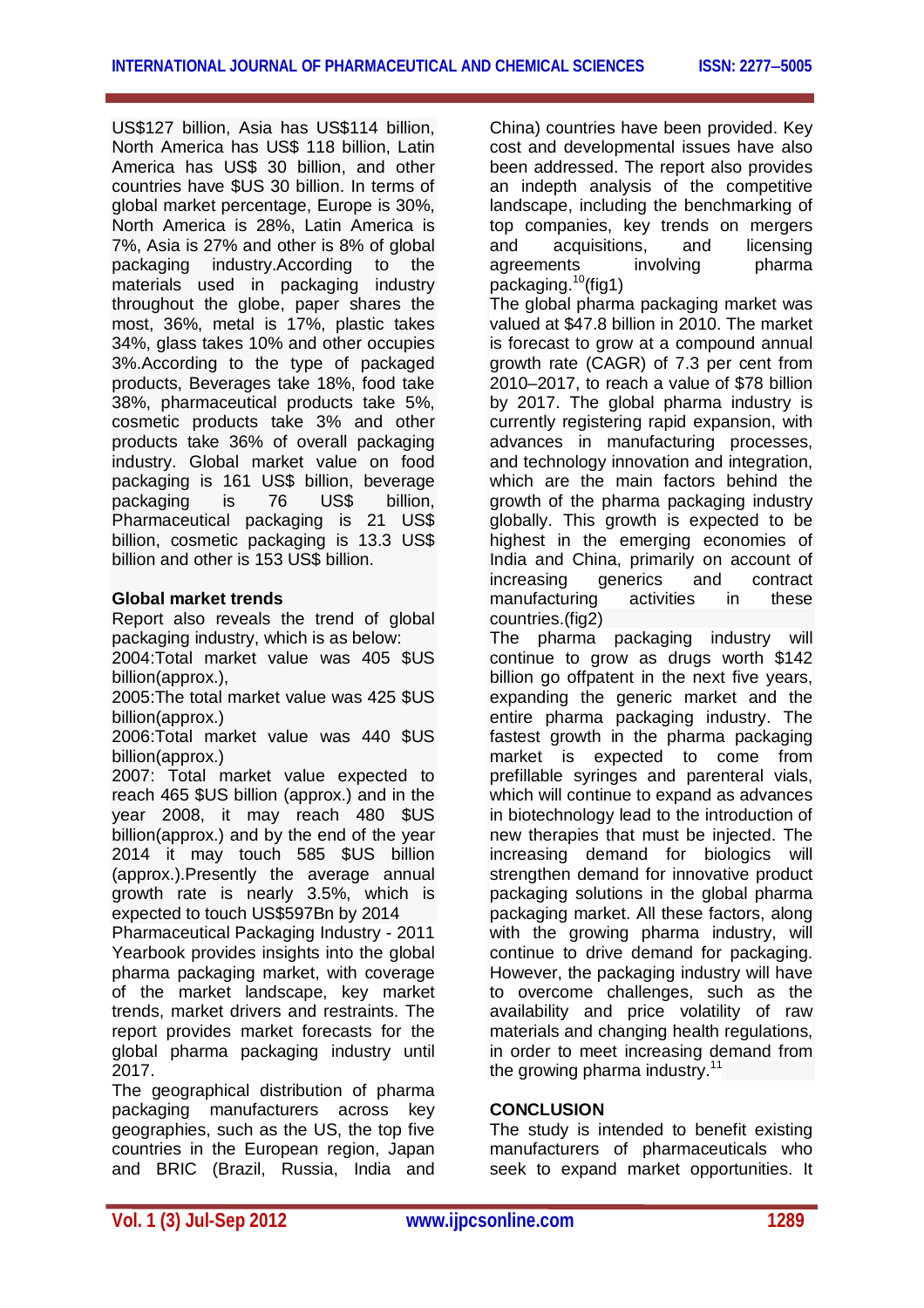also can serve as a reference for pharma packaging industry players who would like to expand to nano-enabled technologies for drug packaging. This study also provides the most complete accounting of nano-enabled packaging of pharmaceutical products in various

markets around the globe. The main objective of this review is to understand the current state of nano-enabled packaging in the pharmaceutical industry, market opportunities, the companies involved, technologies being pursued and intellectual property (IP) trends.<sup>12</sup>



Global Pharmaceutical Packaging Industry to Record Growth with Rapid **Expansion in the Global Pharmaceutical Industry** 

|--|

| Table: 1                                          |           |                                                         |  |
|---------------------------------------------------|-----------|---------------------------------------------------------|--|
| Types of primary and secondary packaging material |           |                                                         |  |
| Material                                          | Type      | Example of use                                          |  |
| Glass                                             | Primary   | Metric medical bottle, ampoule, vial                    |  |
| Plastic                                           | Primary   | Ampoule, vial, infusion fluid container, dropper bottle |  |
|                                                   | Secondary | Wrapper to contain primary pack                         |  |
| Cardboard                                         | Secondary | Box to contain primary pack                             |  |
| Paper                                             | Secondary | Labels, patient information leaflet                     |  |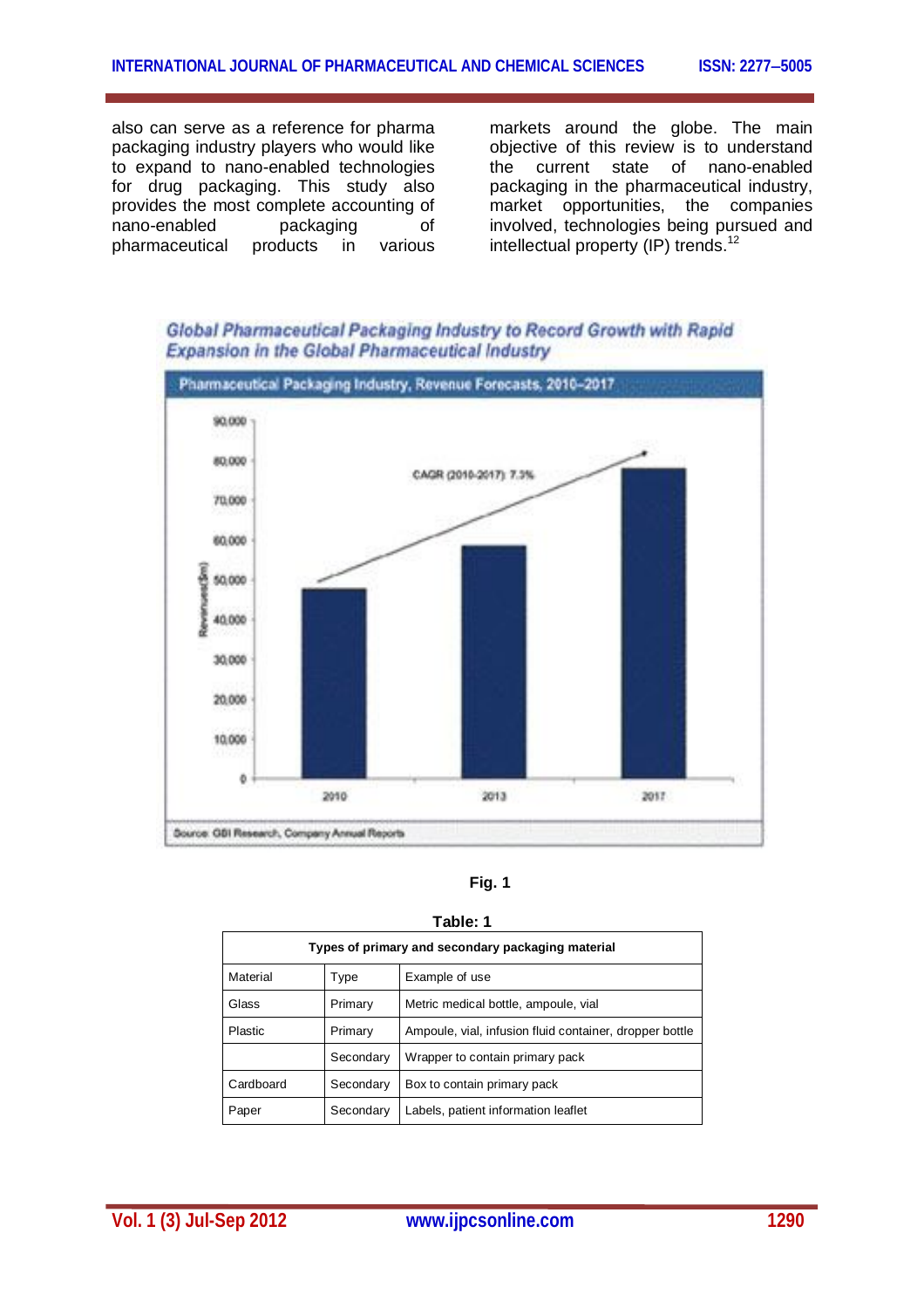## Pharmaceutical Packaging Industry Will Overcome Challenges to Record **High Growth Rates in the Future**





## **REFERENCES**

- 1. Automating Management Information Systems: Barcode Engineering and Implementation - Harry E. Burke, Thomson Learning, ISBN 0-442-20712-3.
- 2. Jenke DJ et al. Pharm Sci Technol. 2002;56:332-71.
- 3. Bentley's Text Book of Pharmaceutics edited by EA.

Rawlins, Eighth edition CBS Publication. 2001;685-709.

- 4. Leon Lachman, Herbert A. The Theory and Practice of Industrial Pharmacy.Third edition. 2005:711- 32.
- 5. URL:http://www.ngpharma.eu.com/ article/Trends-in-pharmaceuticalpackaging.